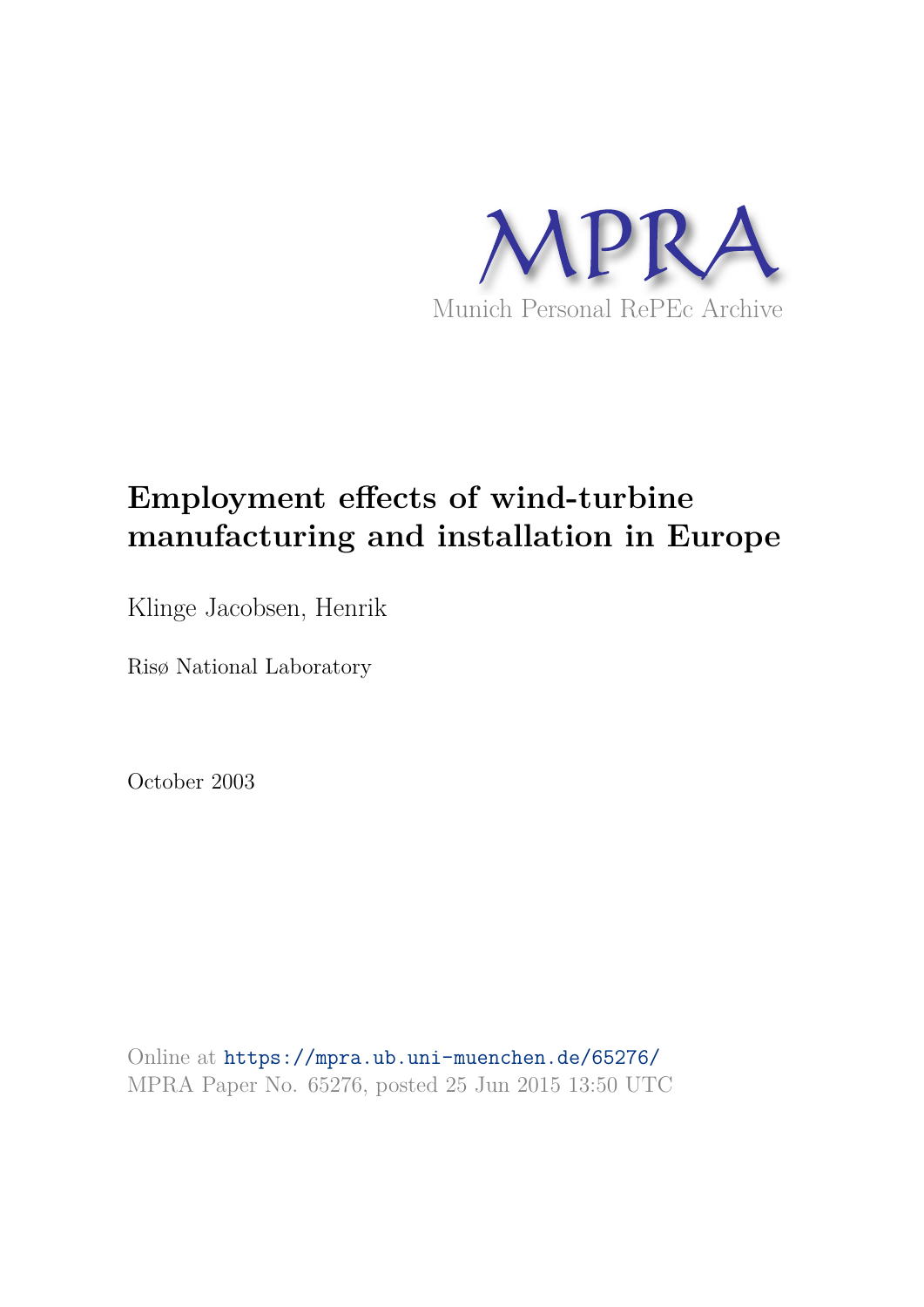## Employment Effects of Wind-Turbine Manufacturing and Installation in Europe

*Henrik Klinge Jacobsen*

| <b>Working Paper</b> |
|----------------------|
| October, 2003        |

## **1. Direct and Indirect Employment Effect**

The employment effect of wind turbine manufacturing can be addressed by adding the employment of the European manufacturing activities. The production structure of these manufacturers are, however, quite different. Some are basically manufacturing most of the components, including blades whereas others are designing and assembling components purchased from different sub-contractors. Therefore, an inclusion of employment at sub-contractors would be a more correct assessment of the employment effect. Because sub-contractors are the next link in the process from basic raw materials to the finished WT, we can use the employment content in the different industries. This measure is based on National Account statistics and using an input-output methodology. Employment content of output from the "electric machinery" sector thus includes the employment in the sector itself as well as the employment in all sectors supplying components and all the previous links of raw materials processing, etc.

We include for wind turbine manufacturing the direct employment within manufacturers, together with the employment that can be calculated based on the supplies of components measured in value terms and referable to some of the aggregated national account sectors.

1.3 Employment in Wind Turbine Manufacturing

| Employment<br>within EU           | Total |      | Austria Denmark England France |      |         | Germany Portugal Spain |         |       |
|-----------------------------------|-------|------|--------------------------------|------|---------|------------------------|---------|-------|
| Turbine<br>manufacturing,<br>etc. | 30946 | 720  | 6624                           | 1150 | 756     | 10439                  | 60      | 11197 |
| Share                             | 100%  | 2.3% | 21.4%                          | 3.7% | $2.4\%$ | 33.7%                  | $0.2\%$ | 36.2% |

**Source:** Reporting from National Wind Organisations

**Table 1.1: Direct employment in WT manufacturing in Europe for 2002** 

Employment is concentrated in a few countries of which Germany, Denmark and Spain constitute more than 90%. The share of total employment in manufacturing is on average approximately 0.1% for the EU, but for countries with a large WT manufacturing sector,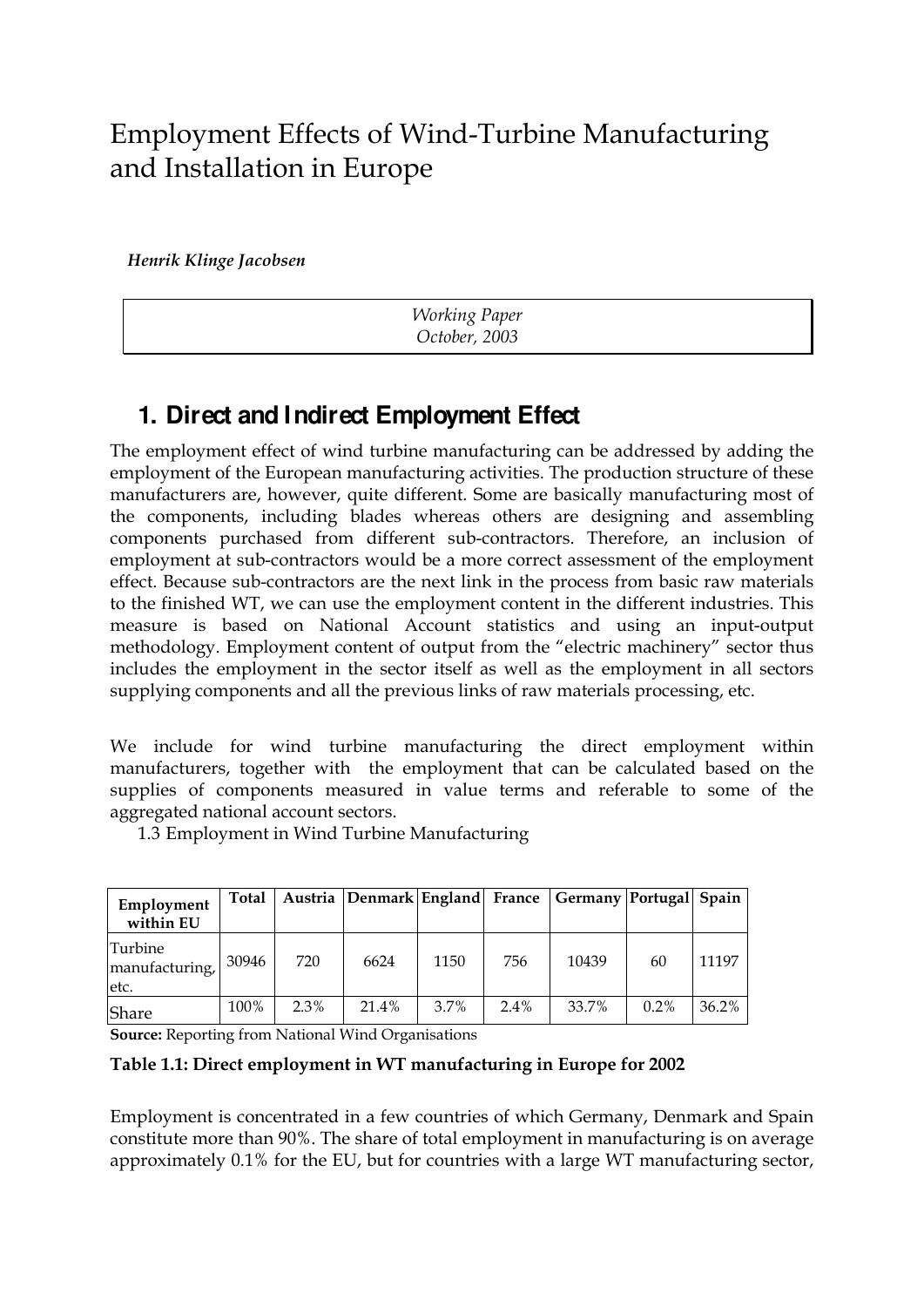this share is as high as 1.2% (DK 2002). In Denmark, this specific manufacturing sector thus contributes more to employment than the cement and basic steel production.

Figures for direct employment in Italy and the Netherlands have not been included since they were not reported in the questionnaires, but there is some manufacturing taking place in both of these countries.

Employment has been increasing considerably since the beginning of the 1990's as exemplified by the Danish experience.



**Source:** Danish Wind Turbine Manufacturers Association, Wind Power Note No. 30, Table 7

#### **Figure 1.1 Direct and indirect employment in the Danish Wind Turbine Sector**

The direct and indirect employment in Denmark is estimated to have increased from around 2,900 persons in 1991 to around 21,000 in 2002 (Annual Report 2002, Wind Power notes), which is far more than the increase in any other manufacturing industry. These growth rates will not continue, but this development has brought the sector forward as an important manufacturing sector for the Danish economy and has contributed to reducing unemployment.

In recent years, the growth of employment in WT manufacturing in Germany and Spain has been even higher with nearly a doubling of the employment from 2000 to 2002.

1.4 Employment in Wind Turbine Installation Apart from the manufacturing of turbines, the installation also contributes considerably to the employment effect in the year of installation. There are differences in employment effect both based on the type of WT, the location and the country of installation. An estimate of the employment related to installation is given in **Source:** Reporting from National Wind Organisations and own calculations Table 1.2.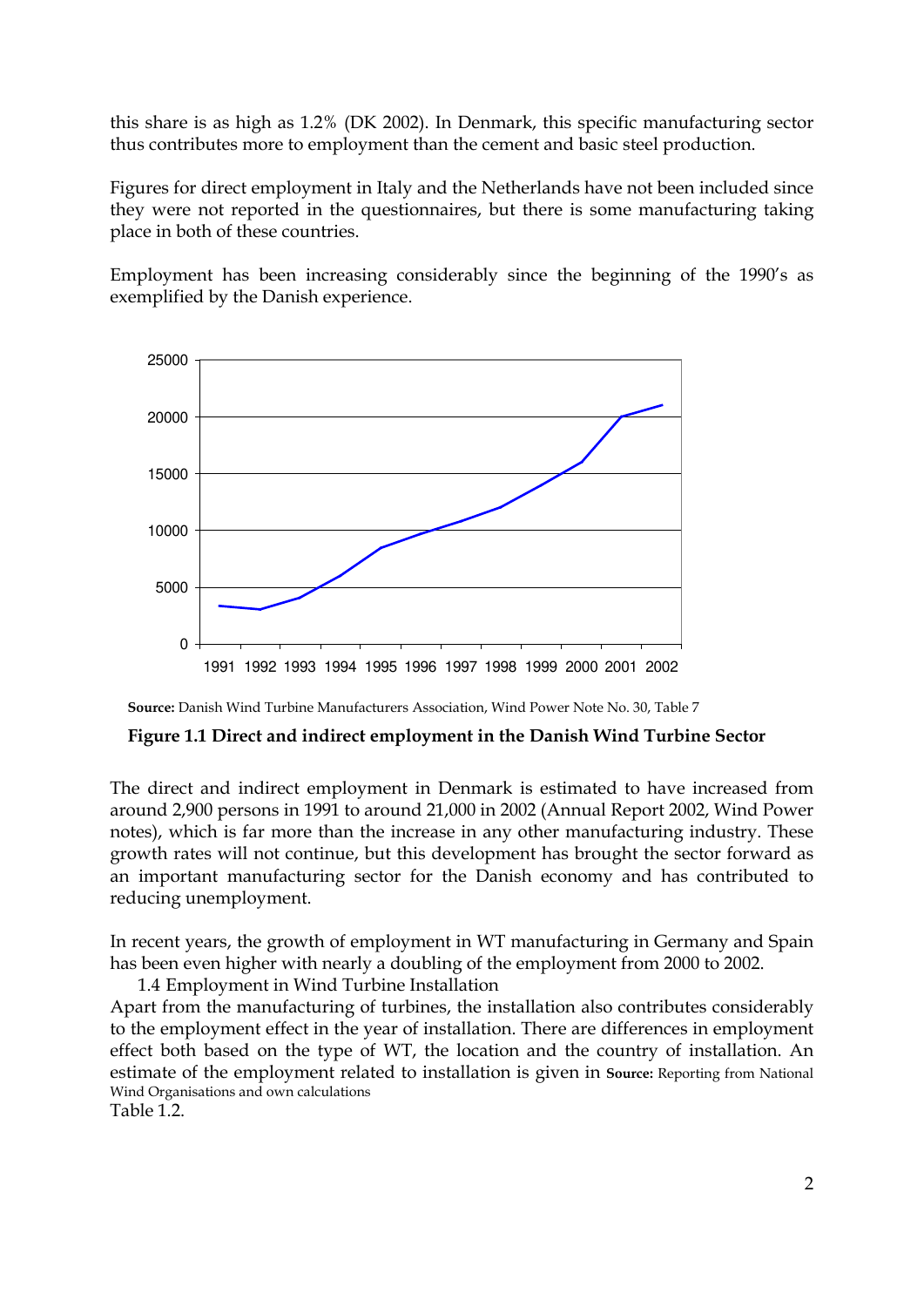| Employment   Total   Austria   Denmark   UK<br>within EU |       |     |      |     |     | France   Germany   Greece   Portugal   Spain   Others |    |     |      |      |
|----------------------------------------------------------|-------|-----|------|-----|-----|-------------------------------------------------------|----|-----|------|------|
| <b>Turbine</b><br>installation                           | 14649 | 213 | 1500 | 800 | 340 | 5771                                                  | 30 | 100 | 4500 | 1395 |

**Source:** Reporting from National Wind Organisations and own calculations

## **Table 1.2: Employment in WT installation in Europe for 2002**

The employment related to installation in other countries has been calculated based on an average employment per MW installed for the countries that has reported in the questionnaires. The variation in employment between the countries are given in Figure 1.2, which reflects the same differences as seen in the cost variation for installation included in the section on prices and costs. Installation seems to require the highest employment figures in the UK – just as is seen for the installation costs. These figures are, however, considerably higher than earlier Danish studies suggest. Here, the employment for installation was found to be in the region of 5 persons per MW in global employment content for 1998. The direct employment in the largest part of installation activity, namely construction, is around 2/3 of the direct and indirect employment multiplicator for the construction sector. Furthermore, the employment content will be reduced as a result of the cost reduction achieved from 1998 to 2002. There are economies of scale in installation works and thus the employment factor used for the countries not included in the figure is 3 persons per MW. This figure is within the range of the averages included in Figure 1.2.



### **Figure 1.2 Direct employment associated with turbine installation in selected European countries for 2002**

The high installation employment in the UK can be partly attributed to the remote siting of wind parks that require quite extensive road and grid infrastructure investments.

1.5 Employment in Maintenance Activities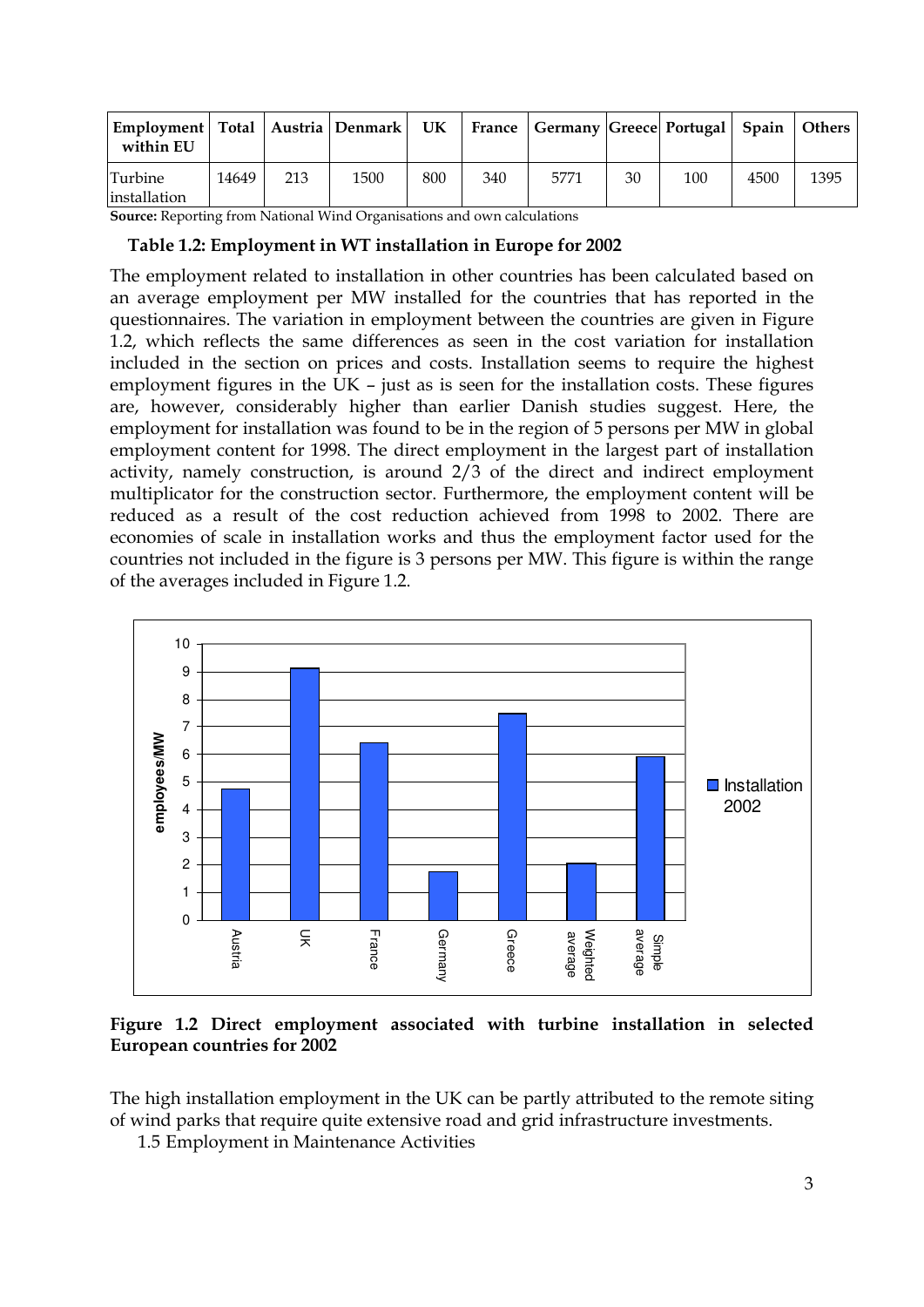The employment related to operation and maintenance will increase considerably as the installed capacity increases. However, the present employment related to this activity is still small compared to the employment related to manufacturing and installation.

| Employment   Total   Austria   Denmark   England   France   Germany   Greece   Portugal   Spain   Others  <br>within EU |      |    |     |    |    |      |    |    |     |     |
|-------------------------------------------------------------------------------------------------------------------------|------|----|-----|----|----|------|----|----|-----|-----|
| Maintenance                                                                                                             | 2768 | 60 | 300 | 50 | 44 | 1010 | 90 | 30 | 966 | 218 |

**Source:** Reporting from National Wind Organisations and own calculations

**Table 1.3: Employment in maintenance in Europe for 2002** 

The employment within maintenance for the group of other countries is calculated based on a conservative value of 0.1 person per MW of installed capacity in each of these countries. Fluctuation given in the employment per MW capacity in Figure 1.3 is quite high, which is partly caused by the difference in the age of the stock of installed turbines and could be partly caused by different composition of wind turbine size and wind park grouping.



### **Figure 1.3 Employment in maintenance of wind turbines in selected European countries for 2002**

It seems from the figure that maintenance is more employment-intensive in countries with the least installed capacity, namely Austria, France and Greece. It is noticeable that UK has a low maintenance employment compared to other countries whereas the installation-related employment is the highest.

1.6 Indirect Employment in Manufacturing

Assessments for individual countries have produced estimates for indirect employment in those countries.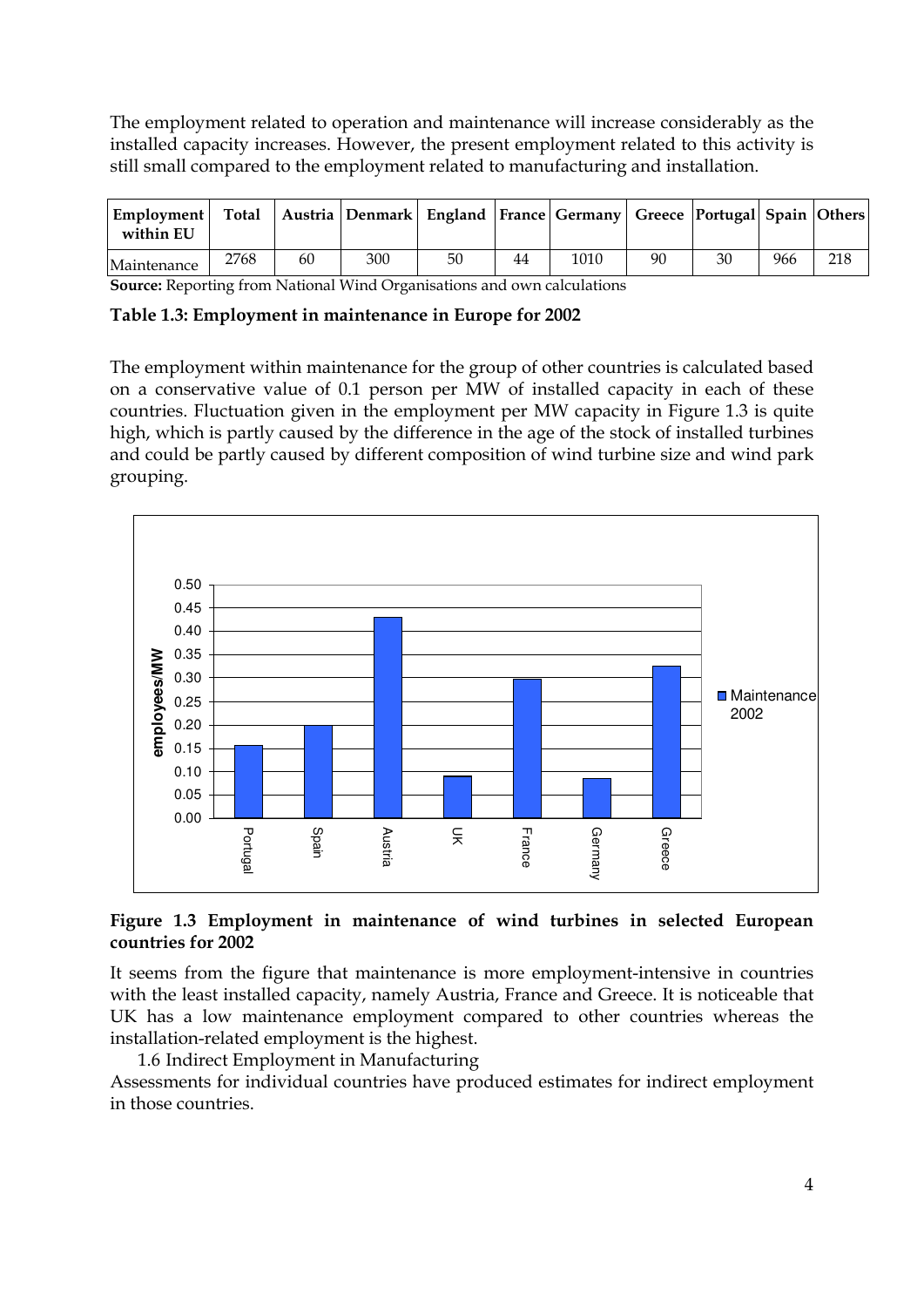Individual assessment of Denmark and Germany has been made on indirect employment within each country. For Germany, an indirect employment of approximately 24000 people for 2002 has been estimated and, in Denmark, the figure is reported to be approximately 14500. As a much smaller country, the Danish share of indirect employment must be expected to be less than the German one.

Alternatively, the indirect employment content within different sectors are calculated based on the national account statistics from EUROSTAT.

1.7 Input Structure for Turbine Manufacturing

Firstly, we have to establish the composition of intermediate inputs to the manufacturing of wind turbines. The input structure varies a great deal for the individual manufacturers and thus also for the EU countries. The following is based on the response received from the questionnaires and earlier Danish data:

### **Input structure Denmark 1995**

|              | ℅    |
|--------------|------|
| Generator    | 4    |
| Gearbox      | 12   |
| Rotor        | 18   |
| Tower        | 18   |
| Brakes,      | 1.5  |
| Electronic   | 4    |
| Nacelle      | 42.5 |
| (remainder)  |      |
| <b>Total</b> | 100  |

### **Table 1.4 Input structure in the Danish wind turbine-manufacturing sector**

The contributing sector of the 25 sector level data from the EU input-output table (see Appendix) have been associated with the production inputs by judgement and based on the Danish study. Only few data for the input structure in manufacturing of wind turbines in the different EU countries are available.

### **Calculations of indirect employment in manufacturing**

All calculations in this section are based on installation of turbines in Europe and not the turnover figures that were unfortunately not available. Turnover has been estimated based on the investment cost for wind turbines given in Volume 2.

|           | Input<br>structure | Contributing<br>sector            | Employment<br>multiplier<br>1995 | Employment<br>multiplier<br>2002 | Employment<br>2002 |
|-----------|--------------------|-----------------------------------|----------------------------------|----------------------------------|--------------------|
| Generator | 4%                 | Electrical<br>goods               | 14.22                            | 10.81                            | 1836               |
| Gearbox   | 12%                | Industrial<br>machinery           | 13.6                             | 10.33                            | 5268               |
| Rotor     | 18%                | Rubber and<br>plastic<br>products | 14.27                            | 10.84                            | 8292               |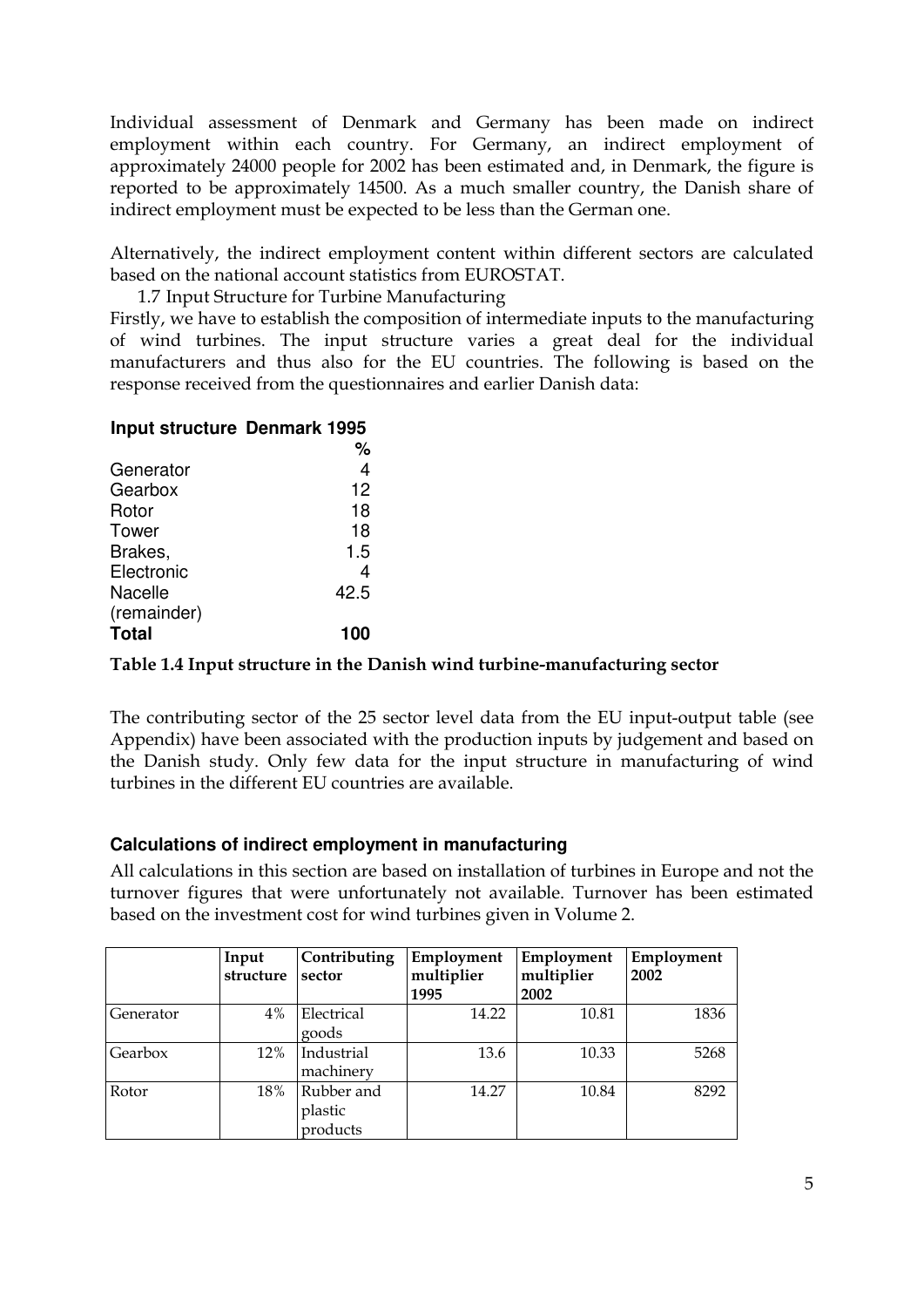| Tower       | 18%     | Metal      | 19.84 | 15.08 | 11528 |
|-------------|---------|------------|-------|-------|-------|
|             |         | products   |       |       |       |
| Brakes,     | 1.5%    | Industrial | 13.6  | 10.33 | 659   |
|             |         | machinery  |       |       |       |
| Electronic  | 4%      | Office and | 10.72 | 8.15  | 1384  |
|             |         | data       |       |       |       |
|             |         | processing |       |       |       |
|             |         | machines   |       |       |       |
| Nacelle     | 42.5%   | Industrial | 13.6  | 10.33 | 18658 |
| (remainder) |         | machinery  |       |       |       |
| Total       | $100\%$ |            |       |       | 47625 |

**Source:** Input-output tables for EU 1995, EUROSTAT and own calculations

#### **Table 1.5 Calculation of direct and indirect employment for turbine manufacturing**

The calculated direct and indirect employment suggests that the direct employment is on a European level 60% of the total direct and indirect employment. This is partly caused by omitting the export part of the turbine manufacturing activity in Europe from the calculations made in this section. However, the figure for the total European manufacturing and installation employment will be closer to 12 persons per MW installed than the 22 persons per MW used elsewhere.

The calculations here might understate employment slightly because of the too high import quota implicit in the employment multiplicators for Europe.

1.8 Indirect employment in WT installation

Again here, the direct employment reported by the national associations varies a great deal and has in a number of cases been quite difficult to estimate. Therefore, a calculation based on the different elements of installation activities has been carried out in order to provide an alternative measure of employment. Firstly, the different elements of installation activities have been estimated from the questionnaires and other sources.

| 2002           | Found-<br>ations | Infrastruc-<br>ture roads,<br>etc. | Electrical<br>installations<br>, etc.,<br>connections | Grid rein-<br>forcement | Other<br>installation<br>costs | <b>Total</b><br>installation<br>cost<br>excluding<br>turbine |
|----------------|------------------|------------------------------------|-------------------------------------------------------|-------------------------|--------------------------------|--------------------------------------------------------------|
| France         | 34%              | 14%                                | 42%                                                   | $0\%$                   | 9%                             | 100%                                                         |
| Denmark (1995) | 16%              | 5%                                 | 55%                                                   | 16%                     | 9%                             | 100%                                                         |
| Spain          |                  | 23%                                | 54%                                                   |                         | 23%                            | 100%                                                         |
| Portugal       | 22%              | 22%                                | 22%                                                   | 33%                     | 0%                             | 100%                                                         |

| Table 1.6 Installation costs for wind turbines 2002 |  |
|-----------------------------------------------------|--|
|-----------------------------------------------------|--|

The question of divergence in installation cost composition between onshore and offshore wind turbines has not been addressed. If the cost composition is identical for the two locations, the different level of installation costs is without effect on employment per cost unit.

In respect of the cost components, each one must be referred to an National Accounts sector that is supplying the service. As construction is the major contributor to the installation, there will only be minor differences in the employment effect even if the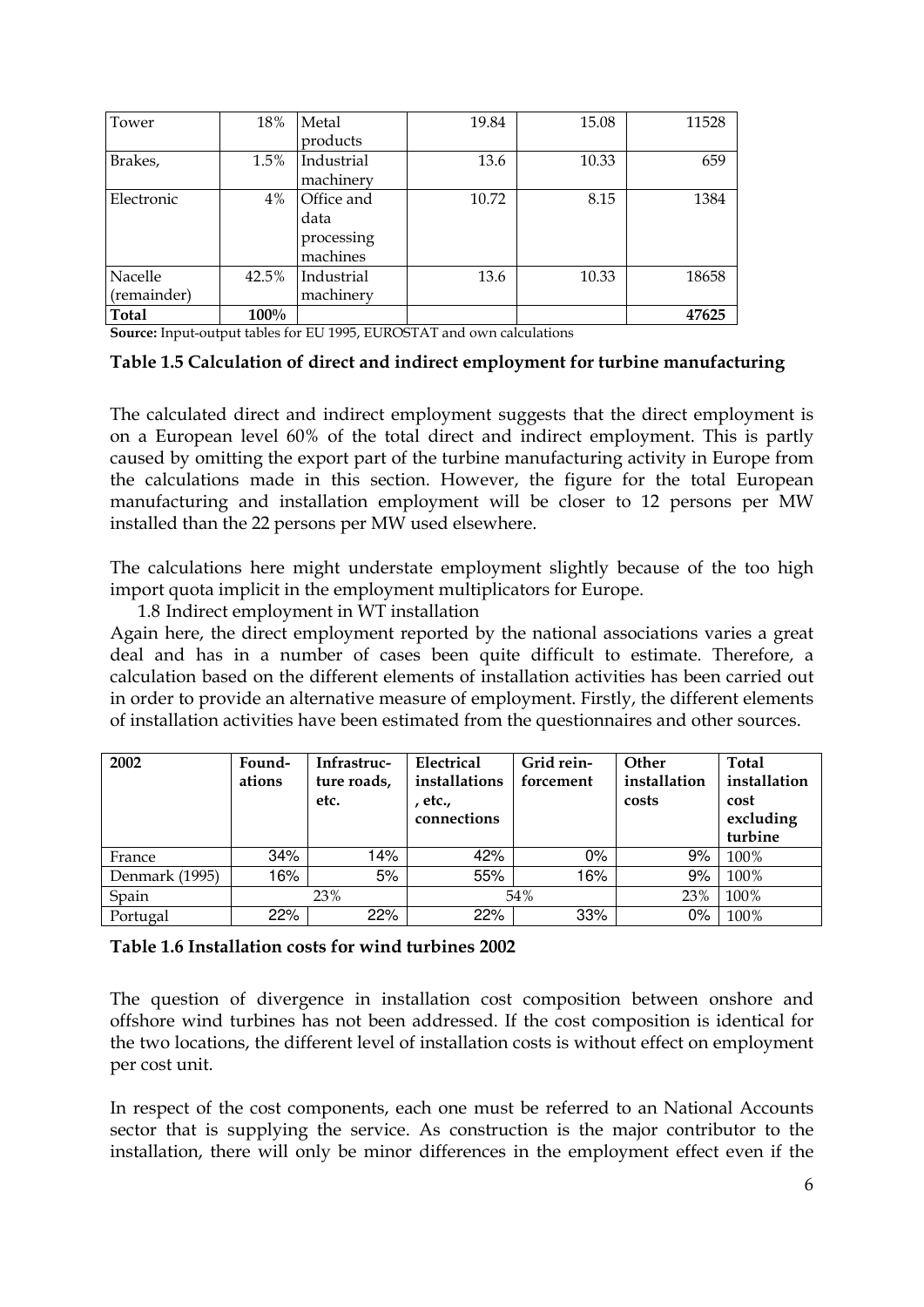composition of cost differs between the countries. The aggregate employment effect is, however, also dependent on any possible difference in the employment content for each Euro cost. The productivity (labour productivity) varies among the EU countries, especially for non-traded goods, such as construction activities and services. This aspect is not included in the calculations that use EU level statistics for labour content in construction.

## **Calculation of Indirect Employment in Wind Turbine Installation in Europe**

1995 EU data for employment as part of the national accounts has been used.

|                                                  | Average<br>share of<br>$costs$ 2002<br>(simple<br>average for<br>those<br>reported) | Contributing<br>sector                   | Employ-<br>ment<br>multiplie<br>r 1995 | Employment<br>multiplier<br>2002 | Employment<br>2002 |
|--------------------------------------------------|-------------------------------------------------------------------------------------|------------------------------------------|----------------------------------------|----------------------------------|--------------------|
| Foundations                                      | 24%                                                                                 | Construction                             | 18.14                                  | 13.78                            | 4706               |
| Infrastructure<br>roads etc.                     | 14%                                                                                 | Construction                             | 18.14                                  | 13.78                            | 2665               |
| Electrical<br>installations etc.,<br>connections | 40%                                                                                 | Construction<br>/Industrial<br>machinery | 15.87                                  | 12.06                            | 6790               |
| Grid reinforcement                               | 16%                                                                                 | Construction                             | 18.14                                  | 13.78                            | 3210               |
| Other installation<br>costs                      | 6%                                                                                  | Other market<br>services                 | 57.61                                  | 43.78                            | 3780               |
| <b>Total</b>                                     | 100%                                                                                |                                          |                                        |                                  | 21150              |

## **Table 1.7 Calculation of direct and indirect employment for turbine installation in Europe for 2002**

The basic assumption behind the calculation is that the composition of installation costs as a EU average did not change from 1995 to 2002. For the employment multiplier an assumption of 1.5% increase in labour productivity per year has been made. This implies that the employment multiplier per current cost unit (Euro) decrease by 4% per year.

## **2. Total Employment in Wind-Turbine Manufacturing, Installation and Maintenance in Europe**

The calculations as documented above provide an estimate for employment in the wind industry in Europe, including all the related activities in sub-contractors, etc.

|                     | <b>Employment</b> in<br>wind turbine<br>manufacturing<br>(for home<br>market) | <b>Employment</b> in<br>wind turbine<br>installation | <b>Employment</b> in<br>wind turbine<br>maintenance | <b>Total employment</b> |
|---------------------|-------------------------------------------------------------------------------|------------------------------------------------------|-----------------------------------------------------|-------------------------|
| 1998                | 16725                                                                         | 7400                                                 | 950                                                 | 25075                   |
| 2002                | 47625                                                                         | 21150                                                | 3500                                                | 72275                   |
| Growth<br>1998-2002 | 185%                                                                          | 185%                                                 | 268%                                                | 188%                    |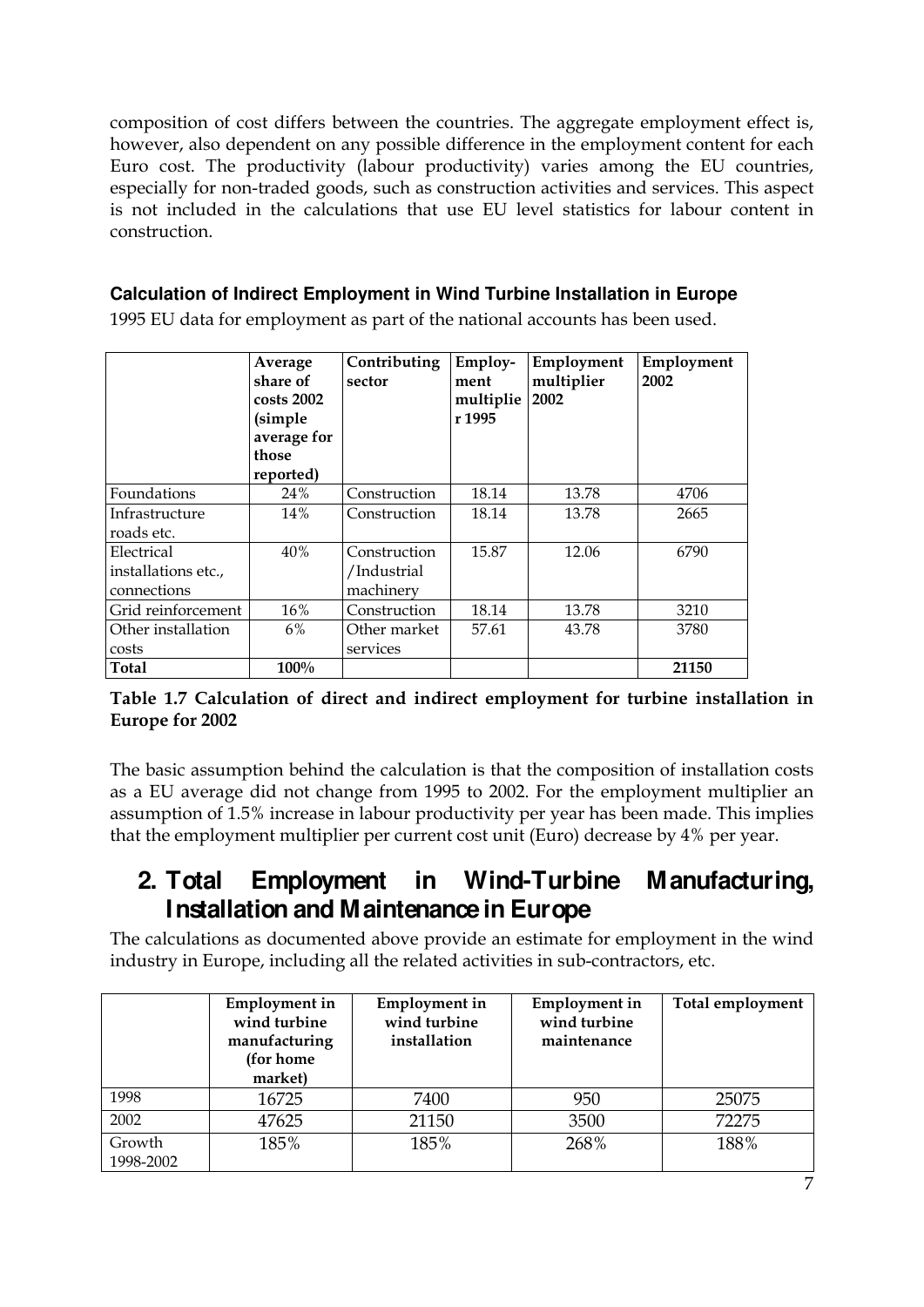**Source**: Own calculations based on installation of wind turbines in Europe and input-output statistics

#### **Table 1.1 Total employment related to wind in Europe for 1998-2002**

The figures in the table relating to maintenance employment have been adjusted to include indirect employment as it is estimated that only around 25% of maintenance costs are related to wages. If the manufacturing employment relating to the exporting of turbines had been included, the total employment figures would have been somewhat higher. Finally, it must be added that the global employment relating to wind will be considerably higher than the figures given above, not only as a result of production and installation outside the European region but also due to the indirect employment effect of imported inputs to European wind turbine manufacturing.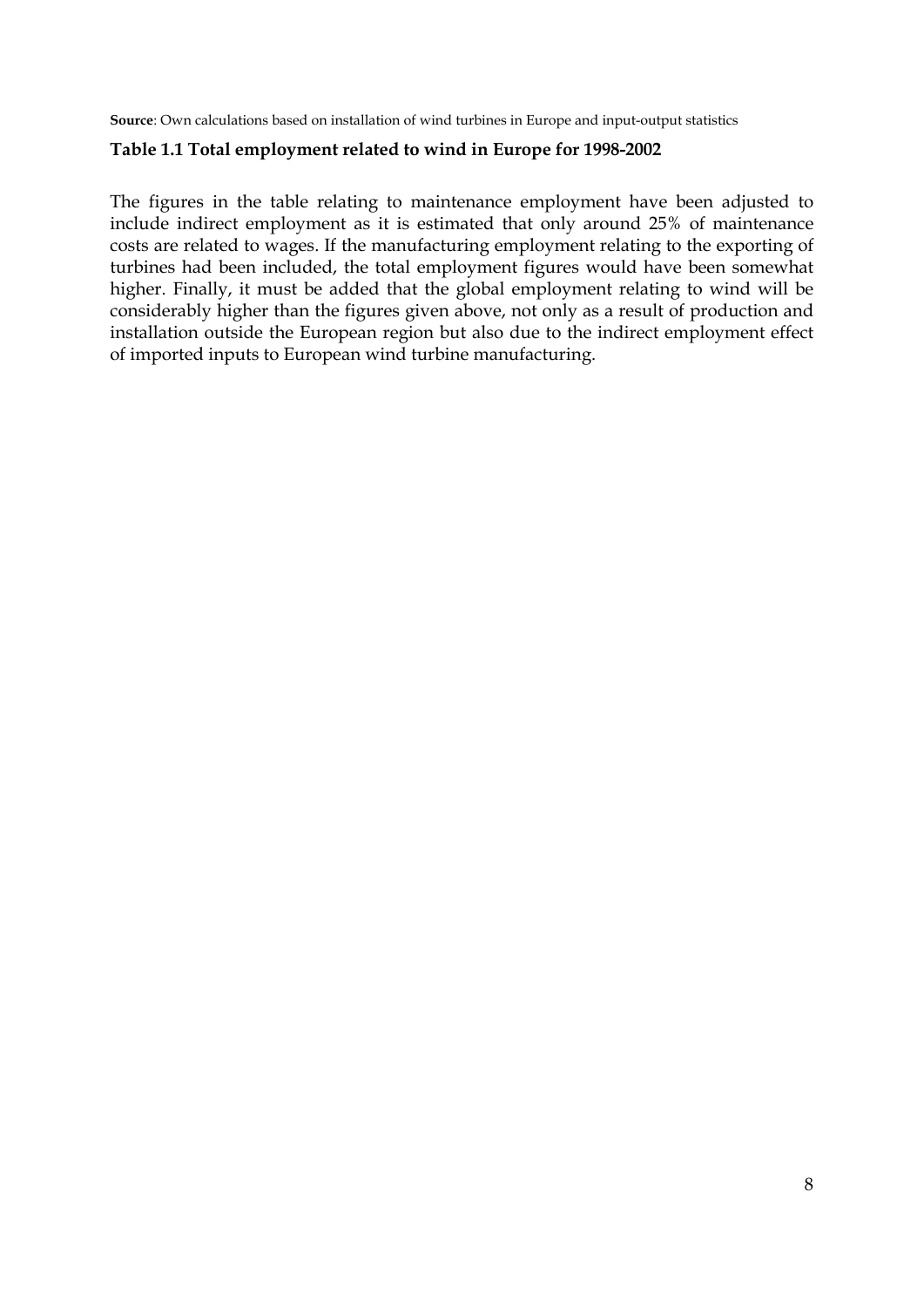## **Appendix 3.2.A: Calculated Employment in EU Level Sectors**

| Employment per final demand unit (mio<br><b>ECU) 1995 EU</b> | <b>Direct</b> | Indirect | <b>Total EU</b> |
|--------------------------------------------------------------|---------------|----------|-----------------|
|                                                              |               |          |                 |
| 1 Agriculture, forestry and<br>fishery<br>products           | 31.66         | 5.78     | 37.44           |
| 2 Fuel and power products                                    | 3.29          | 19.49    | 22.79           |
| 3 Ferrous and non-ferrous ores and                           | 4.93          | 8.51     | 13.44           |
| metals                                                       |               |          |                 |
| 4 Non-metallic mineral products                              | 10.13         | 4.73     | 14.86           |
| 5 Chemical products                                          | 6.12          | 13.83    | 19.95           |
| 6 Metal products except machinery                            | 13.11         | 6.73     | 19.84           |
| <b>7 Agricultural</b><br>industrial<br>and                   | 9.75          | 3.85     | 13.60           |
| machinery                                                    |               |          |                 |
| 8 Office<br>and<br>data<br>processing                        | 9.87          | 0.85     | 10.72           |
| machines                                                     |               |          |                 |
| 9 Electrical goods                                           | 9.56          | 4.66     | 14.22           |
| 10 Transport equipment                                       | 7.25          | 2.90     | 10.14           |
| 11 Food, beverages, tobacco                                  | 6.37          | 10.69    | 17.05           |
| 12 Textiles and clothing, leather and                        | 17.89         | 1.89     | 19.78           |
| footwear                                                     |               |          |                 |
| 13 Paper and printing products                               | 10.67         | 8.58     | 19.25           |
| 14 Rubber and plastic products                               | 9.11          | 5.16     | 14.27           |
| 15 Other manufacturing products                              | 15.12         | 1.91     | 17.03           |
| <b>16 Building and construction</b>                          | 13.33         | 4.81     | 18.14           |
| 17 Recovery, repair services, wholesale,<br>retail           | 20.62         | 19.19    | 39.81           |
| 18 Lodging and catering services                             | 19.04         | 2.37     | 21.41           |
| 19 Inland transport services                                 | 14.89         | 6.84     | 21.73           |
| 20 Maritime and air transport services                       | 6.58          | 1.25     | 7.83            |
| 21 Auxiliary transport services                              | 6.89          | 5.11     | 12.01           |
| 22 Communication services                                    | 13.60         | 4.52     | 18.12           |
| 23 Services of credit and<br>insurance                       | 12.02         | 19.34    | 31.36           |
| institutions                                                 |               |          |                 |
| 24 Other market services                                     | 12.89         | 44.72    | 57.61           |
| 25 Non-market services                                       | 21.30         | 3.33     | 24.62           |
| Simple Average                                               | 12.24         | 8.44     | 20.68           |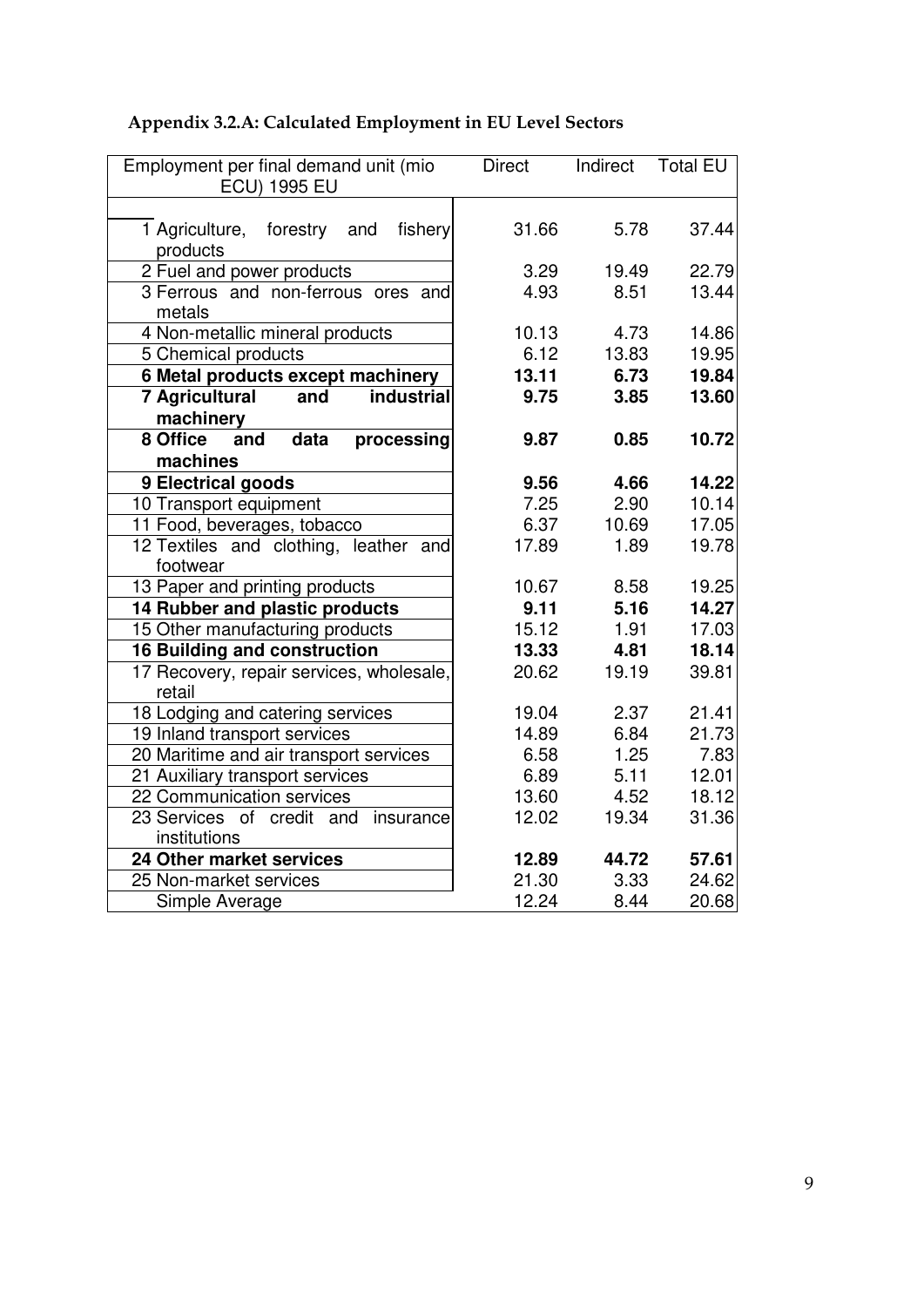## **1. Employment Prediction and Methodology**

The history of employment related to wind energy in the EU is a very positive story. Employment has been growing very rapidly in recent years and the sector has thus contributed to reducing unemployment in the EU.

A broader understanding of employment in the wind energy sector is, however, not straightforward as there is great uncertainty about what to include in this employment. Here, we have chosen to use a notion of direct and indirect employment and to separately examine the manufacturing of turbines, the installation of turbines in Europe and the employment within maintenance. The use of different terms and the applied methodology is described in the section below.

The objective has been to examine the magnitude of the employment in the sector directly producing wind turbines and the employment associated with the production of inputs to turbine manufacturing. This is not a calculation of the employment created by wind turbine manufacturing, as parts of the employment in the wind turbine sector today would certainly have been employed in other activities had the wind sector not existed. A similar approach would be to evaluate the net employment effect by deducting the employment associated with alternative electricity producing technologies from the employment associated with wind-based electricity production. This approach would result in a net employment lower than the gross employment associated with wind based electricity production. The net effect is, however, assumed to be of a considerable size as the wind power capacity needed would be much higher than the conventional capacity and the employment content is somewhat higher in wind turbine manufacturing and installation.

The other extreme is that some might add that this input-output story does not address the economy's wide employment effects of wind turbines. The argument is based on the fact that the income generated in the sector via wages paid and rents extracted from the sector will contribute to demand for other goods that again will generate employment. However, such arguments should lead to the inclusion of the question how the wind turbine development is being financed. The funds used for wind turbine investment might have been invested in other electricity producing equipment, or in totally different sectors. These investments would have created jobs just like in the wind sector and the net effect could have been both higher and lower depending on the labour intensity of the activities in which investment takes place. One way of addressing these more complex economic linkages is to use macroeconomic general equilibrium models. However, these models do very seldom include details of wind turbine manufacturing and the sectors from where the different components are supplied. At the same time these models produce quite different results of employment effect as a result of different model structure, theoretical orientation and the actual parameter values and forecasts fed into the model.

Therefore, the conclusion in this work has been to focus the analysis on the employment in activities directly producing wind turbines or supporting and supplying to the wind sector. This is not an attempt to address the employment created by the wind turbine sector, or give a figure for *the net employment* effect.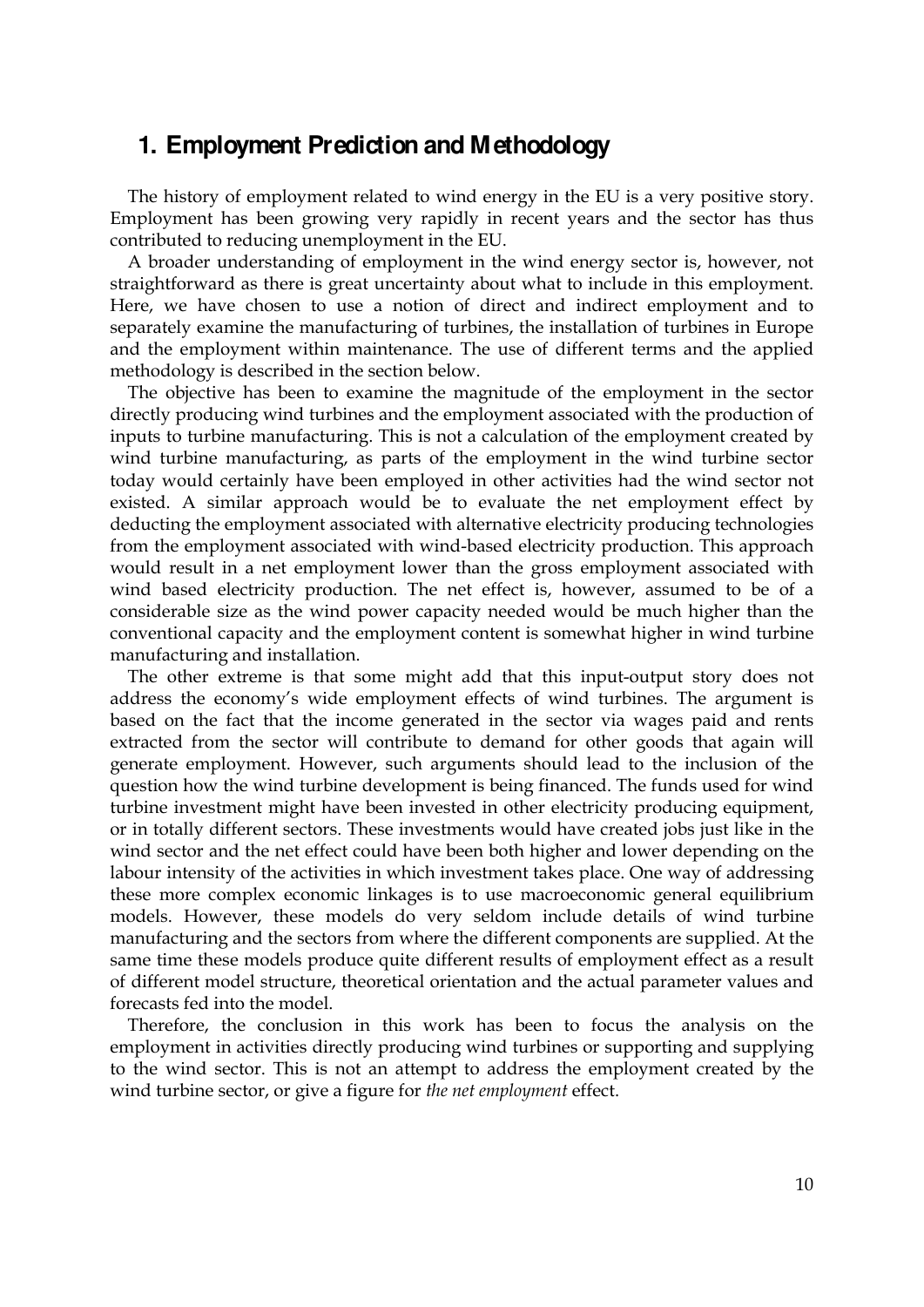#### **Direct and Indirect Employment**

The direct employment in the analysis is the employment within the manufacturing companies that mainly produce for wind-turbines. The companies producing intermediates (parts) for the wind turbine industry is treated as indirect employment if this is only a minor part of their activities. This means that wind turbine manufacturers and the component manufacturers, having this as their main activity (blade manufacturers), are both included in direct employment.

There is another important distinction between the national and the global employment content of wind turbine manufacturing. Direct and indirect employment at national level does not include the employment associated with imports. For small open economies, this means that there will be a large difference between the national and global employment content. For a larger country, or for the entire EU, the difference between national and global employment content will be lessen as the trade flows among the countries are consolidated and the effect included in indirect employment at the EU level. If direct and indirect employment effects for the EU countries are added, this figure will be less than the direct and indirect employment calculated at the EU level.

2. Input-Output Methodology

The calculation of employment is based on the input-output methodology used in economics. The basic idea is to include the effects from suppliers of inputs (raw materials, etc.) to have a better measure of the effect of some activities; in this case, wind turbine manufacturing. Direct employment in manufacturing activities having wind turbine related products as their main output is seen as the first part of a link of employment effects. The secondary links are the employment associated with the production of component and raw materials used in the processing of wind turbines. These secondary effects continue with the employment used for extracting raw materials needed for products that are later used as components in wind turbines. The secondary effects become less and less the further back in the production chain we go.

The employment used is the number of employees per output unit in economic terms.

#### **Example**:

1 MW installed capacity at the price of 1 mill. Euro

0.75 mill. Euro of wind turbine output in 2002 (the rest is installation costs etc.):

Direct employment + indirect employment: 0.75 mill Euro x 7.94 employee per mill Euro

+ level 1 input: (input from sector "industrial machinery" x industrial machinery employment coefficient per mill. Euro output)  $+$  input from sector 2 x employment coefficient + input sector 3 ….

+ level 2 inputs: (input from sector 2 to sector "electric machinery" x employment coefficient in sector 2 per mill Euro output in sector 2….

The calculation could continue indefinitely, but instead, we use the input-output methodology of calculating the inverse matrix and multiplying by the employment coefficients. The employment coefficient is the direct employment in the sector per output in the sector.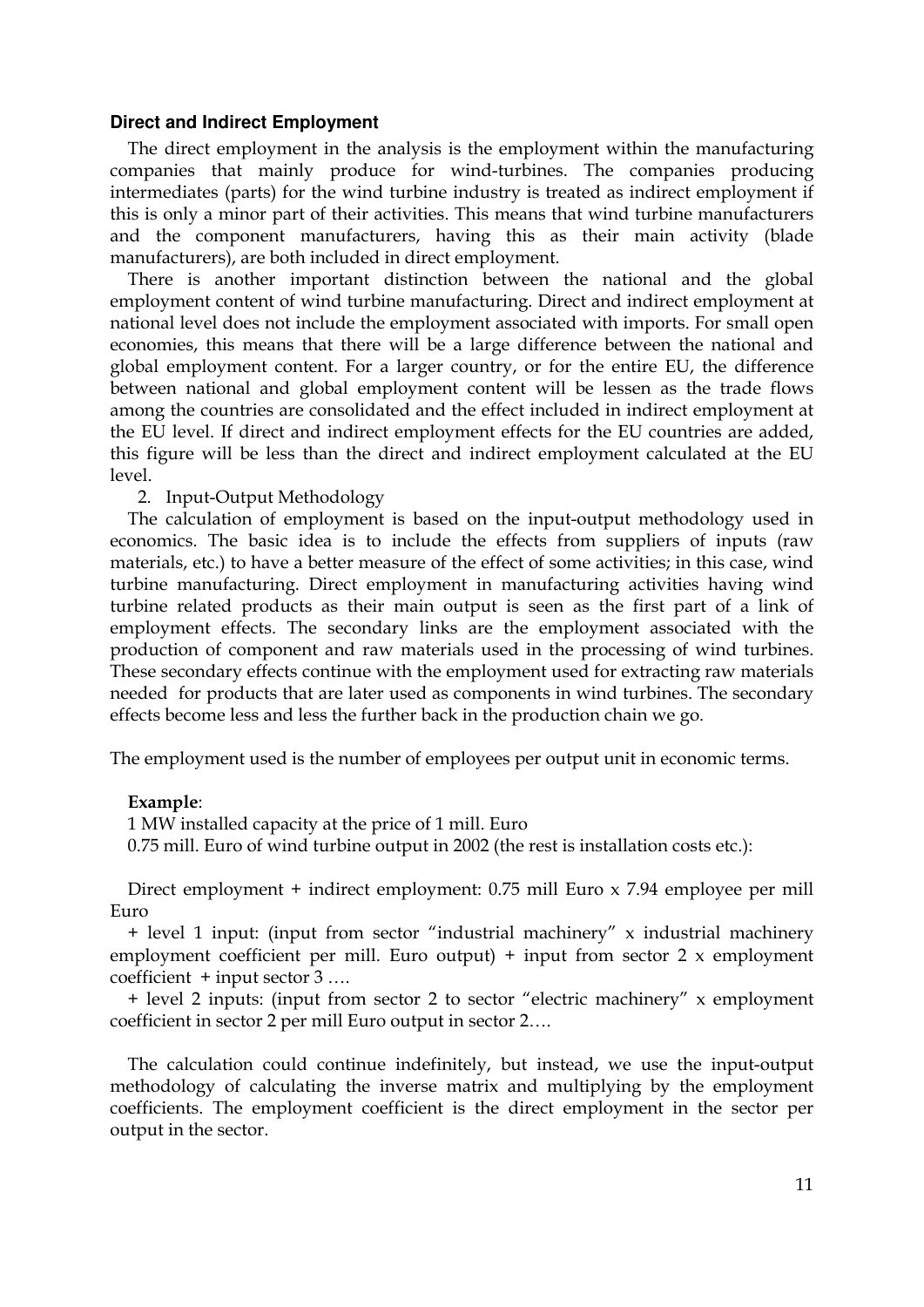, We have in this case calculated the direct and indirect employment effect from the National Account Statistics of Eurostat for 1995. By using input-output methodology, we calculate the necessary production increases in 20 sectors of the economy to produce 1 additional mill. Euro of output for each of the 20 sectors. Then, these production changes are multiplied by the direct employment in each of the 20 sectors per Euro million of output.

To reach 2002 levels of employment multipliers, the calculated figures for 1995 have to be projected. This can be done individually for the multipliers of all sectors, for example, by using trends in multipliers, or by assuming "productivity" increases. This last approach was chosen here.

#### **National Versus EU Employment**

One important aspect is the distinction between national and global employment effect. If considered nationally, the employment effect would include the direct employment effect; but all the indirect effects would exclude the part of inputs that are being imported. Thus, the smaller the country, the larger is the imported share of production inputs. In this way, the indirect employment effect is less for small open economies. If it is a larger country, or a group of countries such as the EU, the indirect employment effect is larger as a much higher fraction of the inputs to the sector will have an origin within the EU.

Then, if all the countries added the national (direct and indirect) employment effect, the sum of these would still be less than (direct and indirect) effect for the entire EU as this also includes employment effect of the intra regional trade flows.

#### **Using Input-Output for Projections of Employment**

The input-output methodology used for projections of employment allows the use of different assumptions on developments in productivity for different sectors as well as possible shifts in the composition of inputs from other sectors in the manufacturing of wind turbines.

The productivity and composition changes are closely linked to assumptions that can be made about the overall cost reduction of manufacture of wind turbines. There must be consistency between the assumptions made on cost reductions and the reduction in employment per MW.

3. Projection/Prediction Parameters

In order to make consistent projections of employment, there are a number of parameters that have to be addressed. This includes both activity parameters as well as parameters of technological progress.

#### **Turnover or Indicators for This (output in MW)**

The total turnover for the wind turbine manufacturing in the EU is to be projected. One method is to use the installation forecast for MW globally and then add a European market share of manufacturing (see below). Secondly, there need to be a conversion from MW installation to turnover in Euro. 1 MW installed capacity might equal 1 mill. Euro today, but the cost reductions should reduce this figure by at least 2% a year (according to experience curve and cumulated installation). These figures are in fixed price terms, which means that the cost of wind turbines decrease by 2% annually compared to the price of other goods and services.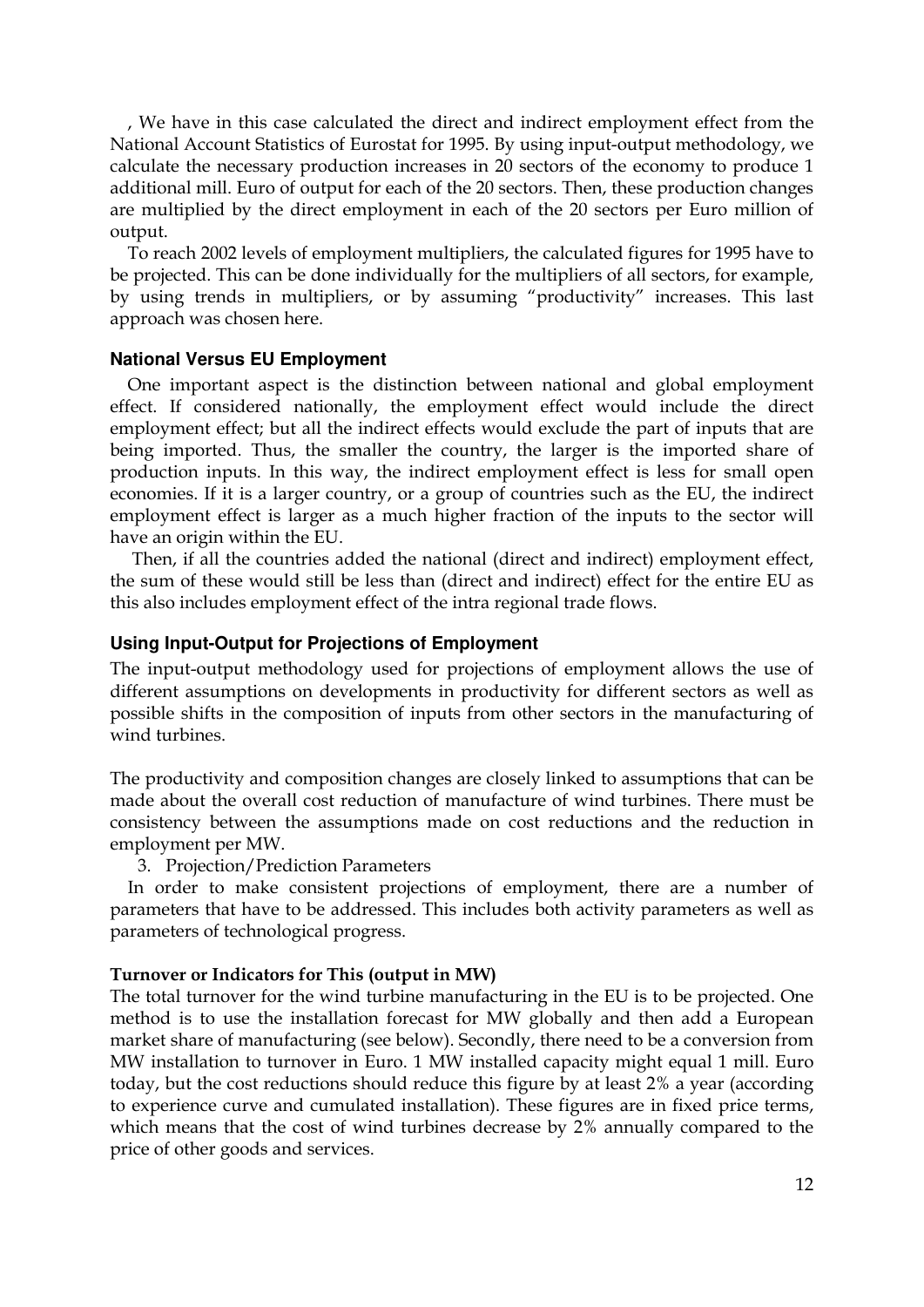However this also includes an assumption of an unchanged mix of wind turbine categories between those with low investment cost relative to production and those with higher investment cost per MW, but higher production per installed MW. In some cases, this can be observed as the larger machines having higher investment cost per MW, but lower investment cost per produced kWh.

#### **Share of Production Taking Place in Europe**

As the European market dominates both in terms of annual installed capacity and in terms of manufacturing activity, the installation has been equal to European production and then some additional production for exports could be added. The share of production taking place in Europe will in the future be reduced and this development should be addressed by making explicit assumptions. Even though market shares are still high for the European producers, a larger fraction of manufacturing will take place locally at the markets where they are to be installed.

#### **Labour Productivity**

Apart from the cost reductions per MW, there will be increases in labour productivity. In the long-term, a 2% annual increase in labour productivity (employment per output unit in fixed prices) is a reasonable assumption for the European economies. This also reduces the future employment effect per MW of installed wind capacity.

#### **Input Composition in wt Manufacturing**

Finally, the composition of inputs in wind turbine manufacturing can be addressed. In many cases, there will not be the necessary amount of information to separately project this parameter. Thus, only overall cost reductions will be projected and equally distributed on all inputs. This implies constant technical coefficient in the IO system.

4. Sensitivity – Main Parameters

For all projections, there is a need to identify the most important parameters with respect to their possible variation and their impact on the final result for employment in Europe.

#### **Wind Turbine Market Growth and Regional Distribution**

The projection of the wind turbine market is the main assumption for employment as it is clearly the driver for production and thus employment. This is also a projection parameter associated with some uncertainty. The market size in 15 years from now has a possible variation of a factor 10 and is thus the most important parameter for projecting employment in the sector.

#### **Productivity/Cost Reductions**

The sensitivity of employment projections to the assumption of cost reductions is less obvious than the sensitivity to market projection. In the longer term, the assumption about technological progress and cost reductions are, however, of a considerable accumulated size and has a large impact on employment forecasts. With experience curves suggesting a 15% cost reduction per electricity output and a 10% cost reduction for turbine costs for every doubling of installed capacity, these cost reductions must partly attribute to reductions in the use of labour input in the production of turbines. Moreover, the installation of turbines will become less labour intense.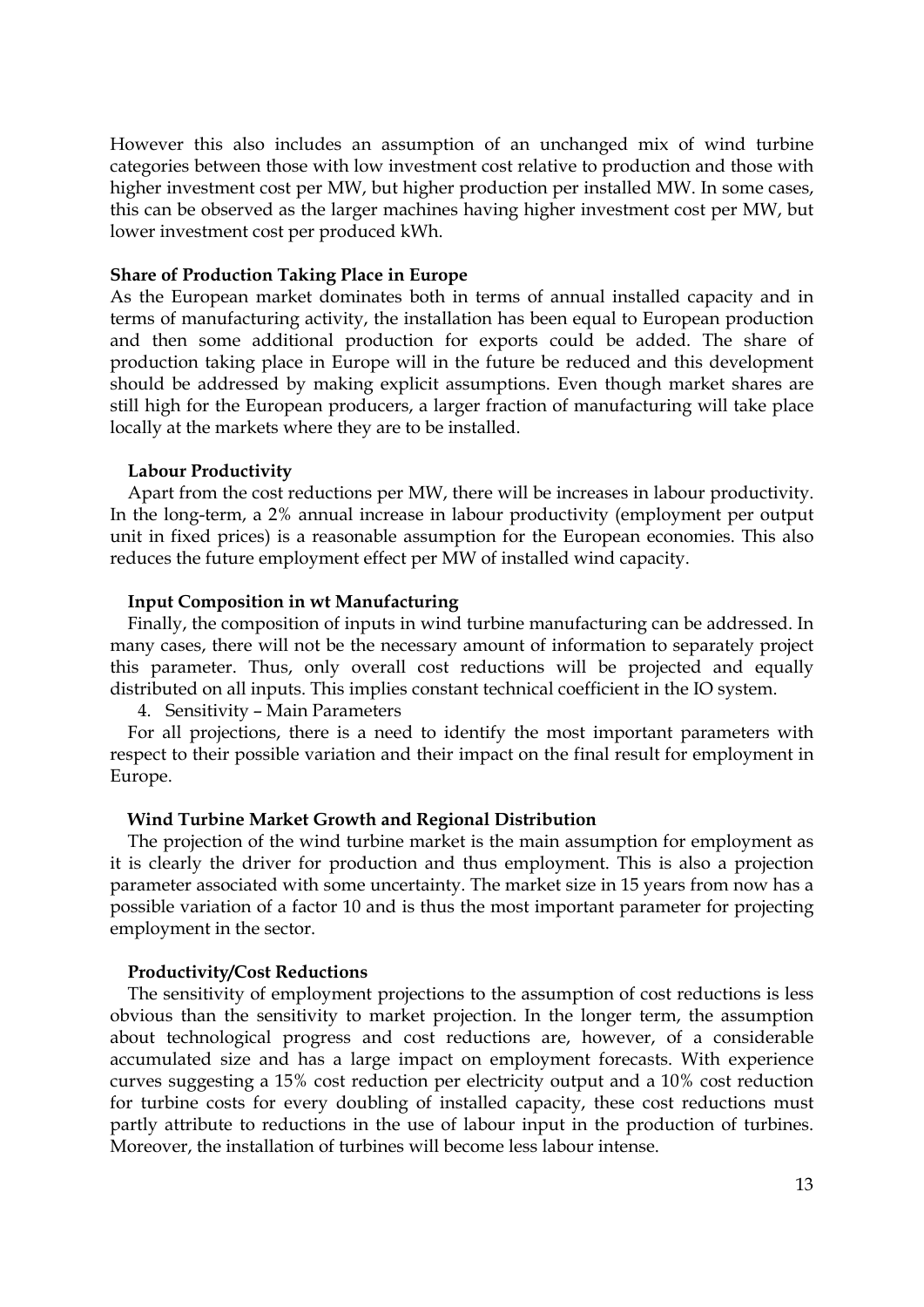The link between cost reductions and accumulated installation makes the cost reductions sensitive to wind market development in addition to the uncertainty that relates to the experience curve itself. Cost reduction that reduce labour input in manufacturing is the reduction in cost per installed MW and not relative to electricity production. Therefore, it is the 10% cost reduction mentioned above that is the relevant figure here. If market growth corresponds to a doubling of installed capacity in five years, then cost reductions per installed MW will decline by approximately 2% per year. This figure might just as well be 1% or 3% depending on market expansion and the "real" experience curve.

#### **European production share**

This parameter will change as the future wind development will become more widespread and the European share of total installation will decline. Even though European producers will maintain a high market share, a larger part of their manufacturing activity will take place also outside Europe. These foreseeable changes are very difficult to project and depend on both market forces/demand and strategic developments/reorganisation of the wind turbine-manufacturing sector. The most likely development is that the European producers global market share will slowly decline and that a larger proportion of their activities will take place outside Europe. The impact will be to reduce the growth of European employment within the wind turbine manufacturing sector. The parameter of European market share and location of production facilities is thus an important parameter for sensitivity analyses.

If long-term projections are made, the assumption of market share is very uncertain. Outcomes of 20% market share, or 80% market share, are possible situations in 15 or 20 years from now.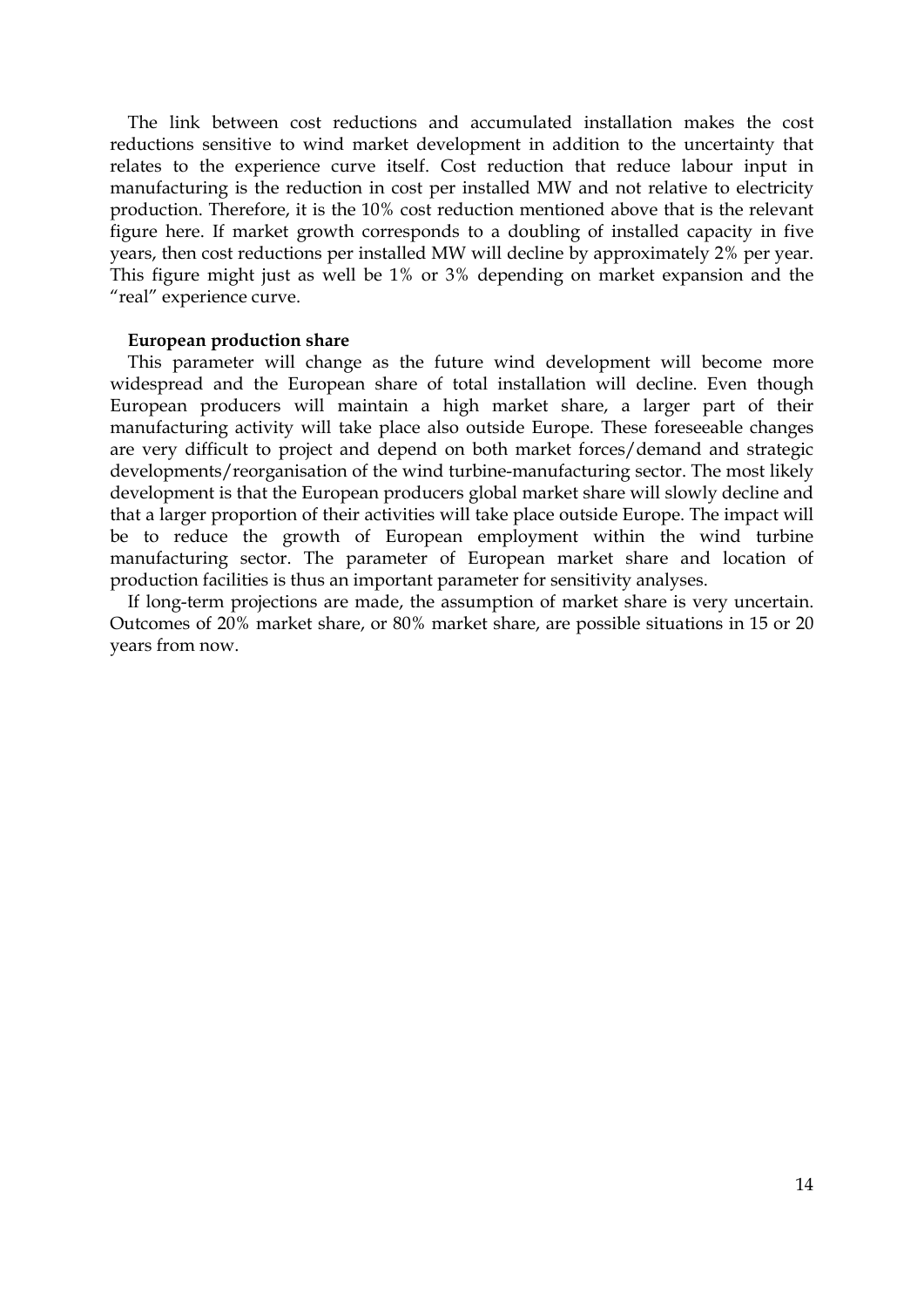## **4. Scenarios for Employment in the Wind Turbine Sector**

Based on scenarios for the future development of wind in Europe and globally, it is possible to identify corresponding employment scenarios.

5. Projection of Employment based on Wind Energy Installation in Europe and Globally

Based on the assumptions for parameters, etc. described in task 3.3 above, it is possible to develop a scenario for European employment in the wind sector. Here, a very simple scenario with the majority of composition parameters unchanged will be presented.

The scenario has its origin in the projection included in WindForce 12, 2003. The projection of European and global installation levels are used.

- Annual installation will increase to approximately 150.000 MW in 2020 of which 15.000 is in Europe.
- The European share of global manufacturing is assumed to decline to 25% in 2020.
- Turbine manufacturing input is assumed to have constant composition in Europe.
- Installation activity assumed to have constant composition (no change from increased Offshore expansion).
- Assumption on overall technological progress: (cost reduction) Cost reduction will be assumed at a rate of 2% annually.
- Assumption on installation employment productivity development. The assumption here is 2% growth in labour productivity for both manufacture and installation.

In this scenario where a great deal of employment increase will come from expansion of markets outside Europe it will mainly be increases in manufacturing employment that is responsible for overall employment growth.

#### **Manufacturing**

Global installation of 150 000 MW in 2020 and a European share of 25% including those for the European market would require

1 mill  $\epsilon$  per MW in 2002 reduced by  $1/1.02^{\text{A}}18$  = Total investment cost in 2020 of 26256 mill  $€$ , of which 75% will be the wind turbine that is produced in Europe (installation will not generate employment in Europe apart from that included below). Wind turbine manufacturing in Europe will be 19692 mill. €.

The employment multiplier from 2002 of 10.82 employee per mill  $\epsilon$  of activity has to be reduced by the general productivity increase of 2% annually.

The resulting employment in wind turbine manufacturing will then be  $7.58 \times 19692 =$ 149200 employees.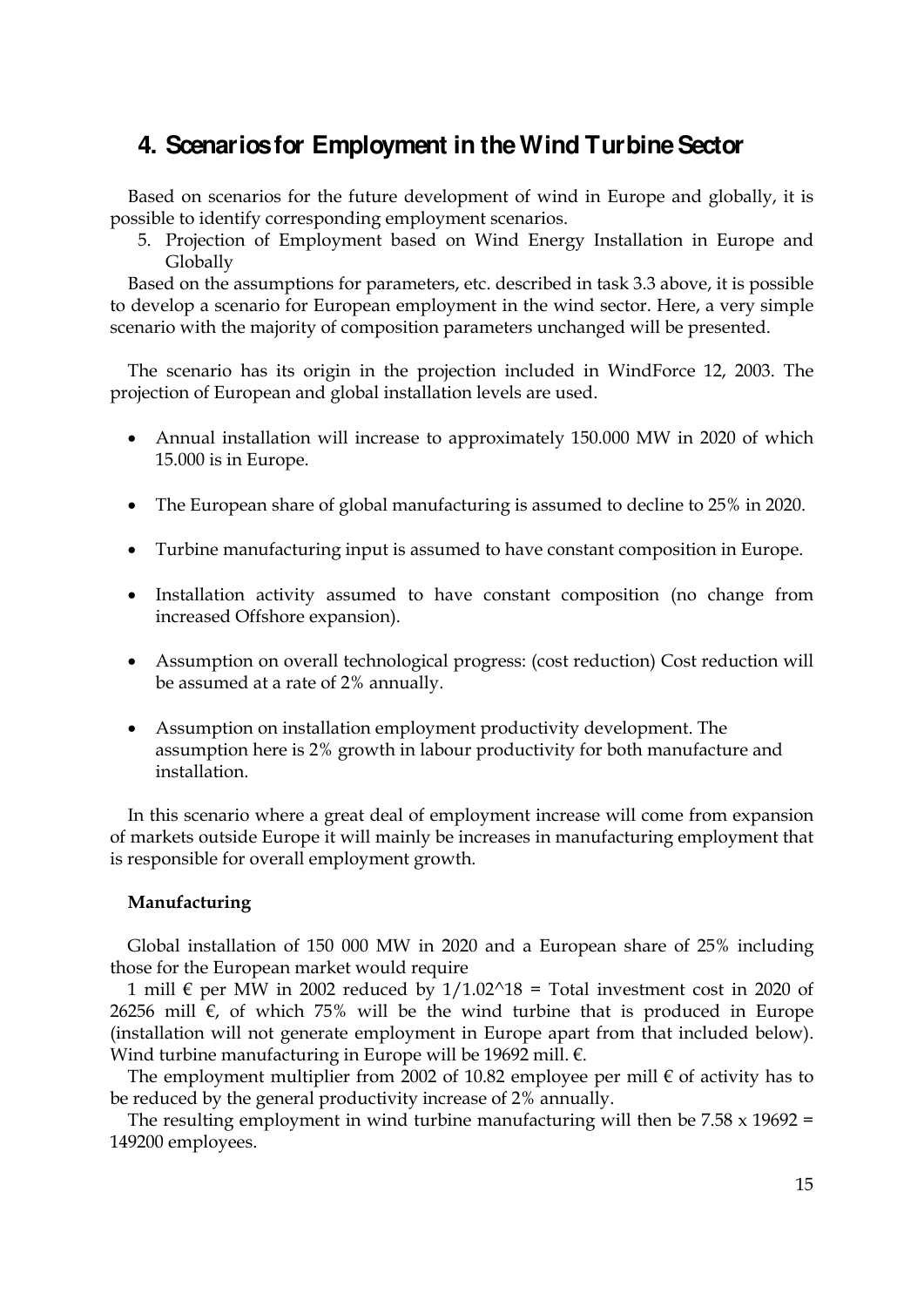#### **Installation**

In 2020, 15.000 MW will be installed in Europe. The installation employment from 2002 has to be adjusted for the general increase in labour productivity and the separate increases that has contributed to lowering the total costs of installed wind turbines. This means that the cost reduction is assumed at similar level for the manufacturing and installation of turbines.

Following this, the employment multiplier for installation in 2002 has to be adjusted. We assume that the composition between the components of installation activity is unchanged from Table 1.7, and that the employment multipliers for the contributing sectors all follow the same trend with 2% annual reduction.

15000 MW at a cost of 1 mill  $\epsilon$  per MW in 2002 reduced by 1/1.02^18 = Total investment cost in 2020 = 10502 mill  $\epsilon$ 

Installation constitutes an unchanged share of 25% of this amount and the employment multiplier for installation is 14.89 in 2002 reduced with the annual productivity increase of 2% result in a multiplier for 2020 of 10.42 per mill  $\epsilon$  of installation activity

Direct and indirect employment in European wind turbine installation for 2020 is then 27400.

#### **Maintenance**

In 2020 an accumulated 230.000 MW will be installed in Europe. With the conservative value of 0.1 employees per MW in 2002 used in task 3.2, this would mean a considerable increase in employment for maintenance. The employment content also has to be adjusted for the general productivity increase of 2% annually. In maintenance, only the general productivity increase is assumed and no additional cost reductions.

With these assumptions, the employment in operation and maintenance in Europe in 2020 is 16100.

#### **Employment Scenario Results**

For the scenario described above, the employment has been increased considerably from the employment in 2002. The total employment related to the wind sector in Europe will be 192700 in this scenario based on a considerable expansion of wind energy. This is more than a doubling of the employment in the European sector in today. However, a major part of employment growth will take place in the markets where the installation activity is at its highest. The employment effect in these countries will probably be even higher than in Europe due to lower productivity and wages.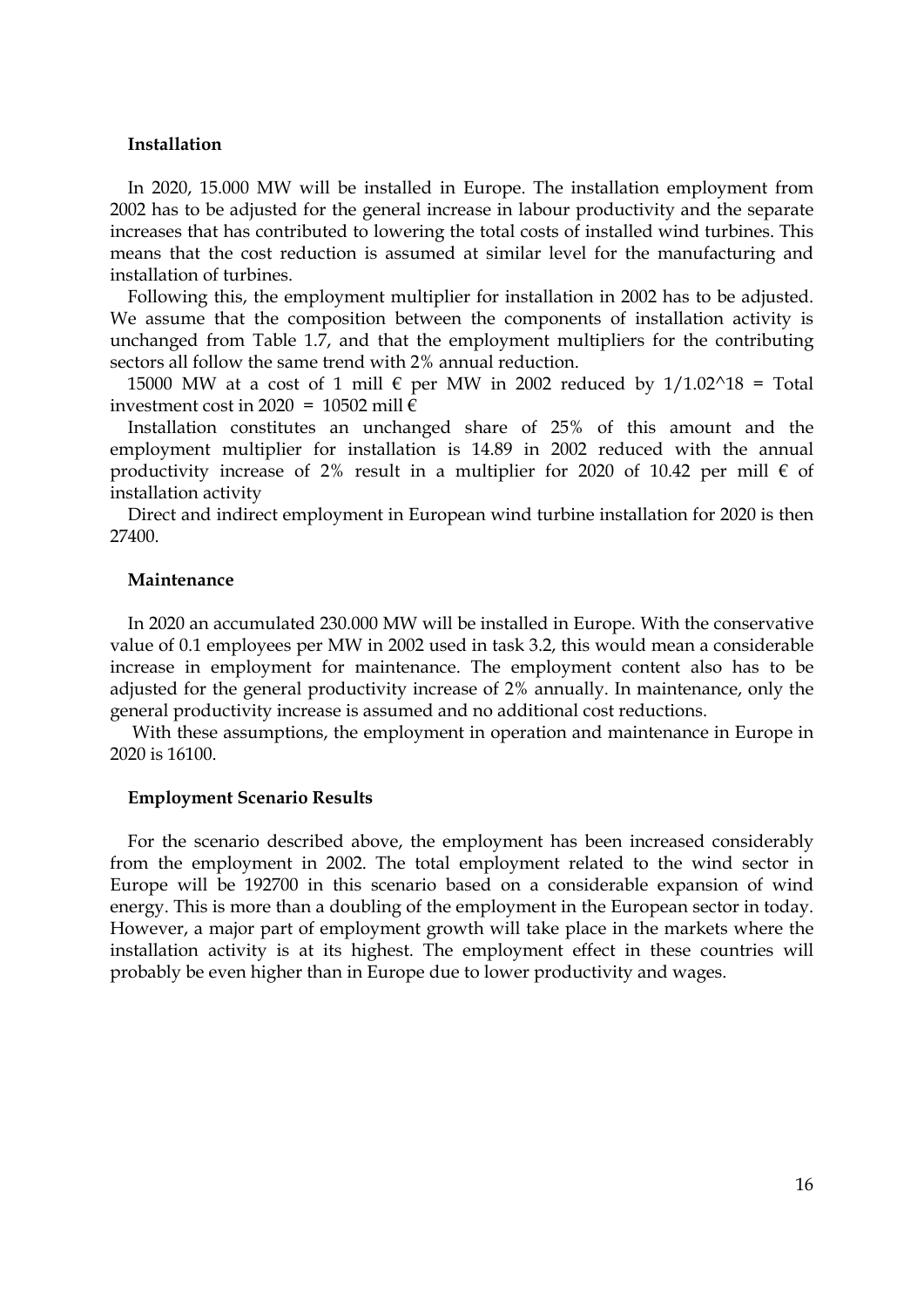## **5. Development & Innovation**

Development and innovation have contributed to the fast progress of the wind turbine-manufacturing sector. One of the reasons is the ability to adopt technological progress/technology from other sectors and modify these technologies to be used in the wind turbine technology.

The innovation spill over from the wind turbine industry to other sectors has been more modest. In Denmark, one example is the development of small-scale machinemanufacturers to larger companies based on their activities in the wind industry. These small companies often characterised as "smiths" have expanded their expertise with the technology developed for the wind industry. As these companies have often been located outside the traditional business centres, this development has been seen as very positive to a broad industrial development of societies.

Along with the manufacturing of wind turbines, a range of specialised service suppliers for transport, installation, maintenance and insurance has developed.

One promising field of common use of technological progress is within aerodynamics where the use of new materials and the cost reductions is a common target for developers of blades and with the aeronautic industry.

A EU funded research project examining the Experience Curves is (Neij et. al., 2003) analysing the possibility of using experience curve forecasts from one renewable energy source to describe possible developments within other energy sectors (renewable energy). This is based on the idea that some of the technological innovations found for one energy technology (wind energy) can be applied in the development of other technologies.

The turbines manufactured from the mid 80s and until the late 90s mainly were constructed using standard components, the only major exception being the blades, which of course were designed and constructed for specific turbine use. But in the late 90s the turbines were grown that large in size and manufactured in such large numbers, that special components started being designed and manufactured only for turbine use.

In the following a few examples will be given with regard to issues, where turbine development is paving the way for new innovations within the wind industry itself or within related industries, serving as sub suppliers.

#### **Ball bearings**

As mentioned above components as ball bearings used for wind turbines were until recently mainly standard products from the ball bearing suppliers. But when going into 2 MW turbines and more it became necessary to produce special large ball bearings for these large turbines. Of course this makes it possible to design these bearings to the specific requirements by wind turbines.

Another niche area in this industry is the bearings that support the pitch-regulated wings. Because of the very small rotation angle of these components used in wind turbines compared to the use in other kinds of machinery, the loads on these bearings are very high. To keep the wear out small specific bearings are being developed that perform well within small rotation angles.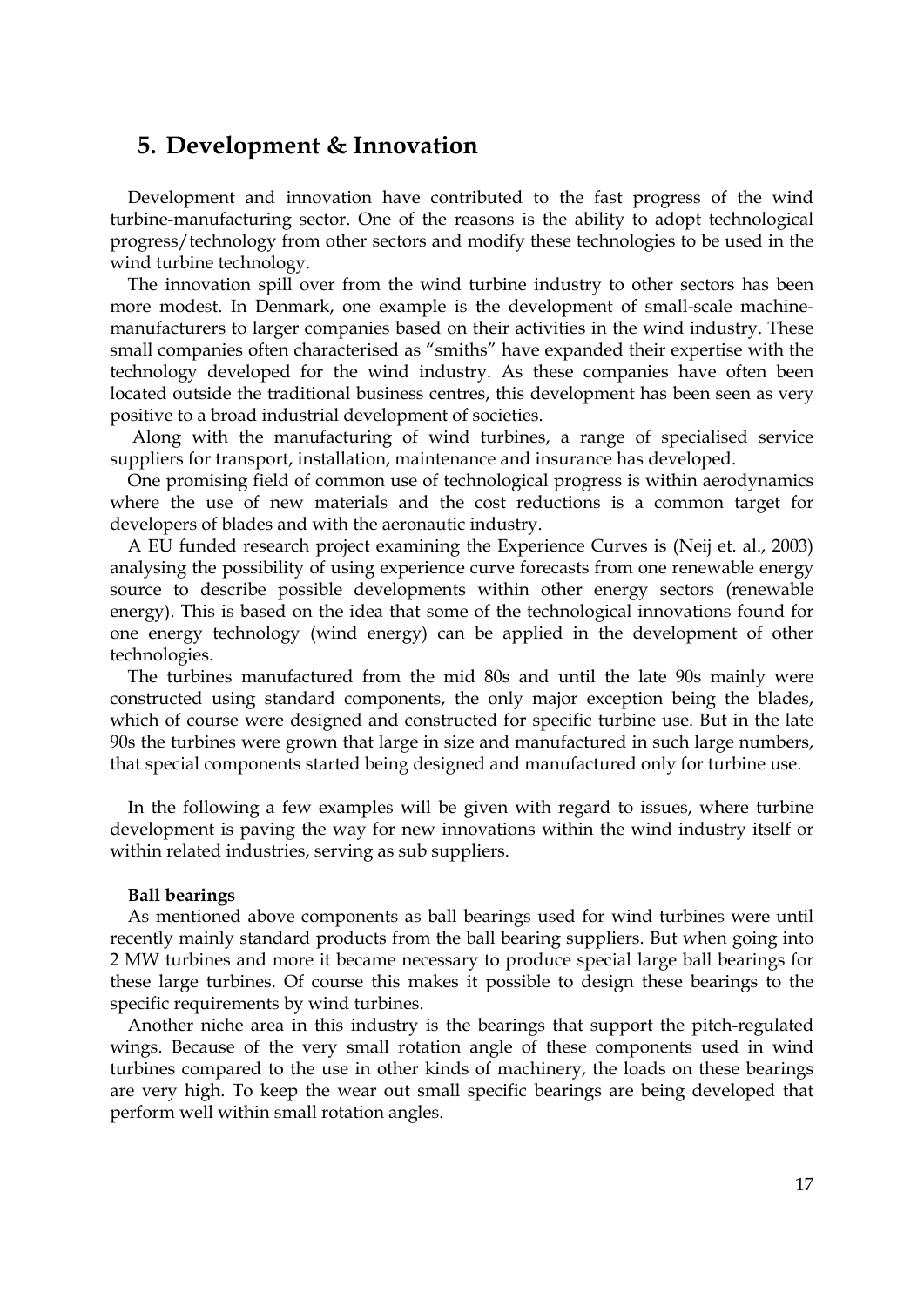#### **Blades**

In the up scaling of the turbines the weight of components as blades, nacelles and towers are of outmost importance. To keep the loads down it is necessary to keep the weight down. This is especially important for the blades and the longer the blades the more the need for lightweight materials. Initially the blades were manufactured using glass fibre materials and in up scaling the turbines it has been possible to reduce the weight mainly by improving the design. But to manufacture blades longer than 40-50m (2-3 MW turbines) requires the use of reinforced composites. Among these are glass fibres reinforced with carbon fibres in general one of the most common techniques, but also hybrid versions using glass fibres and wood are used. Finally, a number of new technologies are taken into use in the production of blades and within this area quite different production techniques are used by different manufacturers

#### **Gearboxes**

As for ball bearings also the gearboxes used in turbines were until recently standard components mainly produced as a spin off of other needs in the mechanical industry. But the large numbers of turbines produced nowadays and the requirements from up scaling the turbines also here have pushed the development of specific gearboxes for turbine use. The specific production of lighter and more compact gearboxes is a fairly new phenomenon, again initiated by the need for lighter materials to reduce the weight of the nacelle and thus the loads on larger turbines.

#### **Direct drive**

As a number of existing turbines have experiences technical difficulties with gearboxes there has been a strong push towards developing direct drive turbines, which operates with out any gearbox. The direct drive approach requires the use of multipole generators especially designed for turbine use. As larger turbines require increasing sizes of these multipole generators specific research is presently being carried out to reduce the weight and size of these components, e.g. by applying magnets using superconductors.

#### **Installations of offshore turbines**

The installation of offshore turbines is a challenging task that in a number of occasions requires new approaches taken into use. To transport and erect the turbines specially designed and constructed vessels are developed, that can carry two or more turbines from the nearest harbour to the offshore site and erect the turbine towers, nacelles and rotors. These vessels are continuously being improved to carry more turbine components, thus reducing the time for

However, these examples are all closely related to the wind-turbine sector itself. The spill over to other sectors should not be neglected. This area of technology spill over from the progress made in the development of wind energy deserves more research activity.